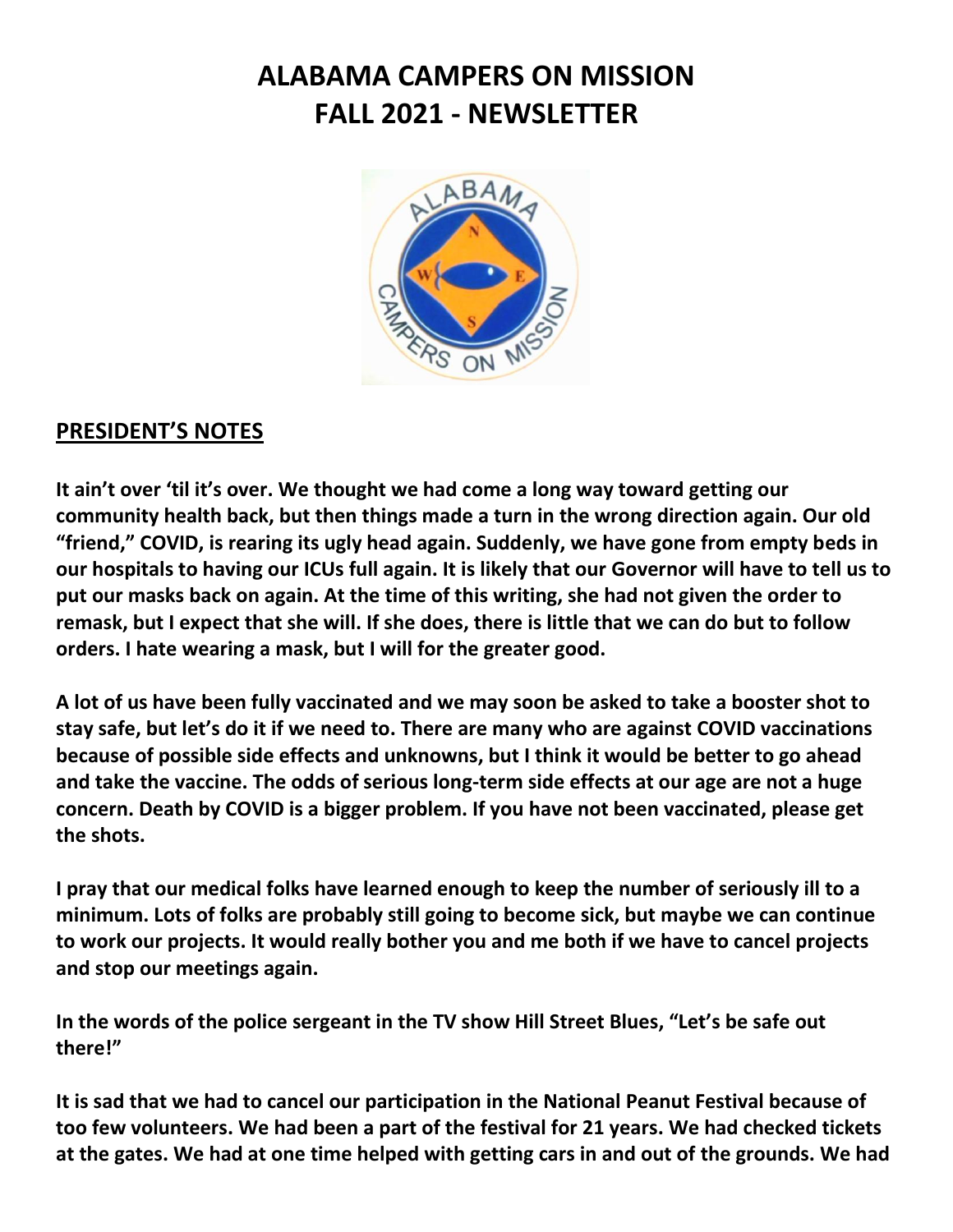**manned a tent in which we had a chance to witness to people, and we had used puppets to attract kids and then witness to them but our participation had become a drudgery for our people. I hope that there may be a way to restructure the event for us so we can once again be a part.**

**See you at the Christmas party.**

**Walt Miller**

**\*\*\*\*\*\*\*\*\*\*\*\*\*\*\*\*\*\*\*\*\*\*\*\*\*\*\*\*\*\*\*\*\*\*\*\*\*\***

#### **THE VICE PRESIDENT'S MESSAGE**

#### *What Is Truth*

**John 18:37 Pilate therefore said unto him, Art thou a king then? Jesus answered, Thou sayest that I am a king. To this end was I born, and for this cause came I into the world, that I should bear witness unto the truth. Every one that is of the truth heareth my voice. John 18:38 Pilate saith unto him, What is truth? And when he had said this, he went out again unto the Jews, and saith unto them, I find in him no fault at all.**

**Truth has become a grey area or optional opinion to a lot of our world. Not everyone feels this way! For a person to take the stand in Court, you are asked to swear to tell the truth. If you fail to tell the truth, you are charged with perjury and can face jail time. Years ago, there was a TV program called "To Tell the Truth". Regardless of where it occurs, there is no wobble room in truth. The Bible is rich with scriptures referring to the principle of truth, but in the New Testament we find the real truth that will withstand all doubters and naysayers, the only truth that took human form, Jesus Christ. Thank God we have this standard. Jesus referred to Himself as "the way, the truth, and the life". He also tells us that "this is the only way to the Father." Some feel that there are many ways to the Father, but they are WRONG! Jesus is the only Truth that will stand till eternity. Always let your Yea be Yea and your Nay be Nay. Stay firm in your faith and anchor your life in the Truth. Not everyone could be as lucky as Jonah and be swallowed and then spit up on shore. The Truth should be a cardinal virtue and anchor for life so that when we pass from this life to eternity, we will**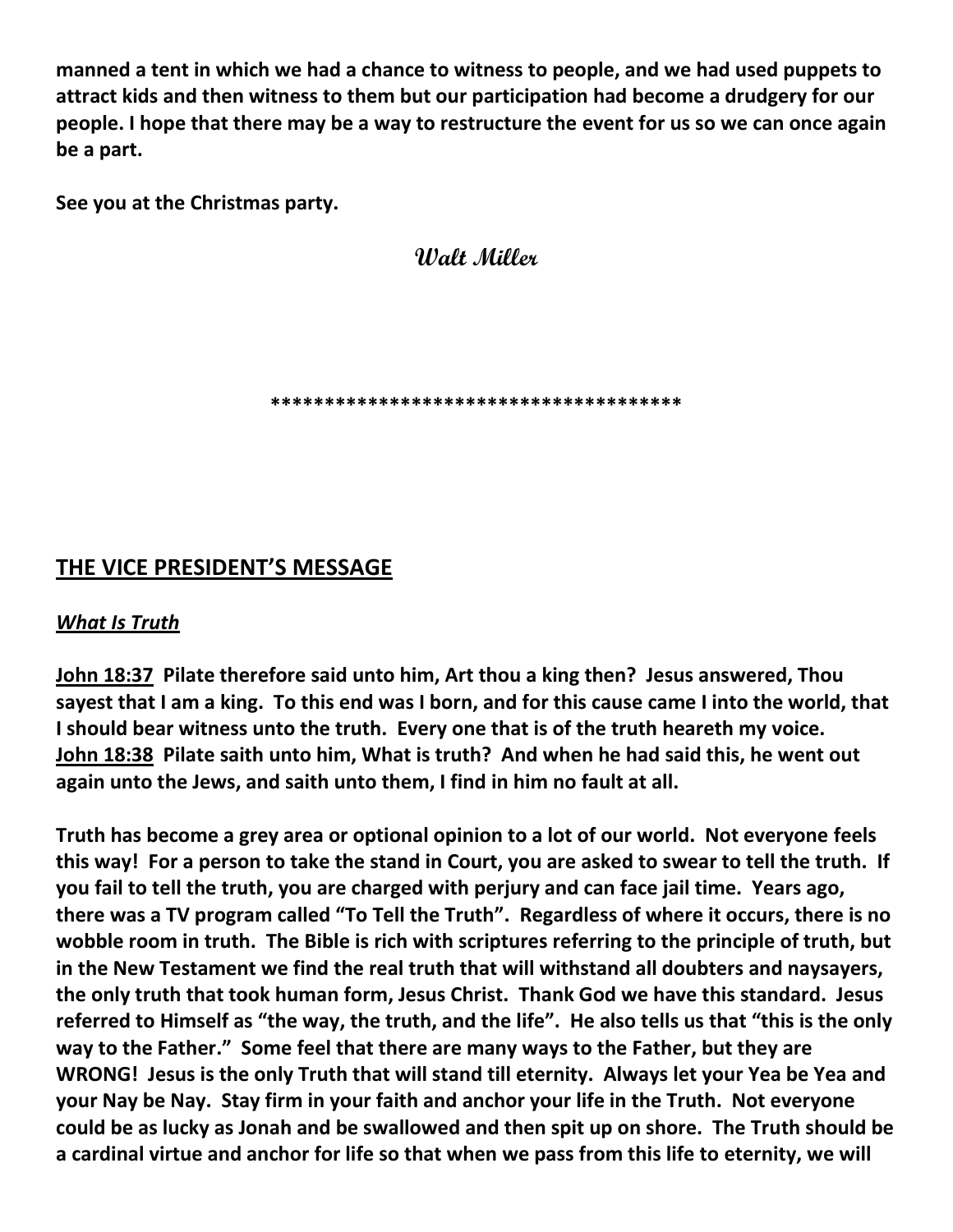**hear those beautiful words, "Well done thou good and faithful servant." May God richly bless you!**

**In His love,**

 **Roger Woodard**

**Note from June**

**Sometimes life situations can be overwhelming and hard to understand, but God's Word tells us to turn to Him for the rock that we can stand on in times of conflict and struggles. Samuel Rutherford wrote, "Believe God's Word and power more than you believe your own feelings and experiences. Your rock is Christ, and it is not the rock which ebbs and flows, but your sea." My prayer is that when you struggle with life's journey that you consider this. "I call to you from the ends of the earth when my heart is without strength. Lead me to a rock that is high above me." Psalm 61:2**

**A little Bible trivia to remember…It didn't rain in the Garden of Eden. Water came up from the ground to make things grow. Genesis 2:5-6**

**God bless and love,**

**June Woodard**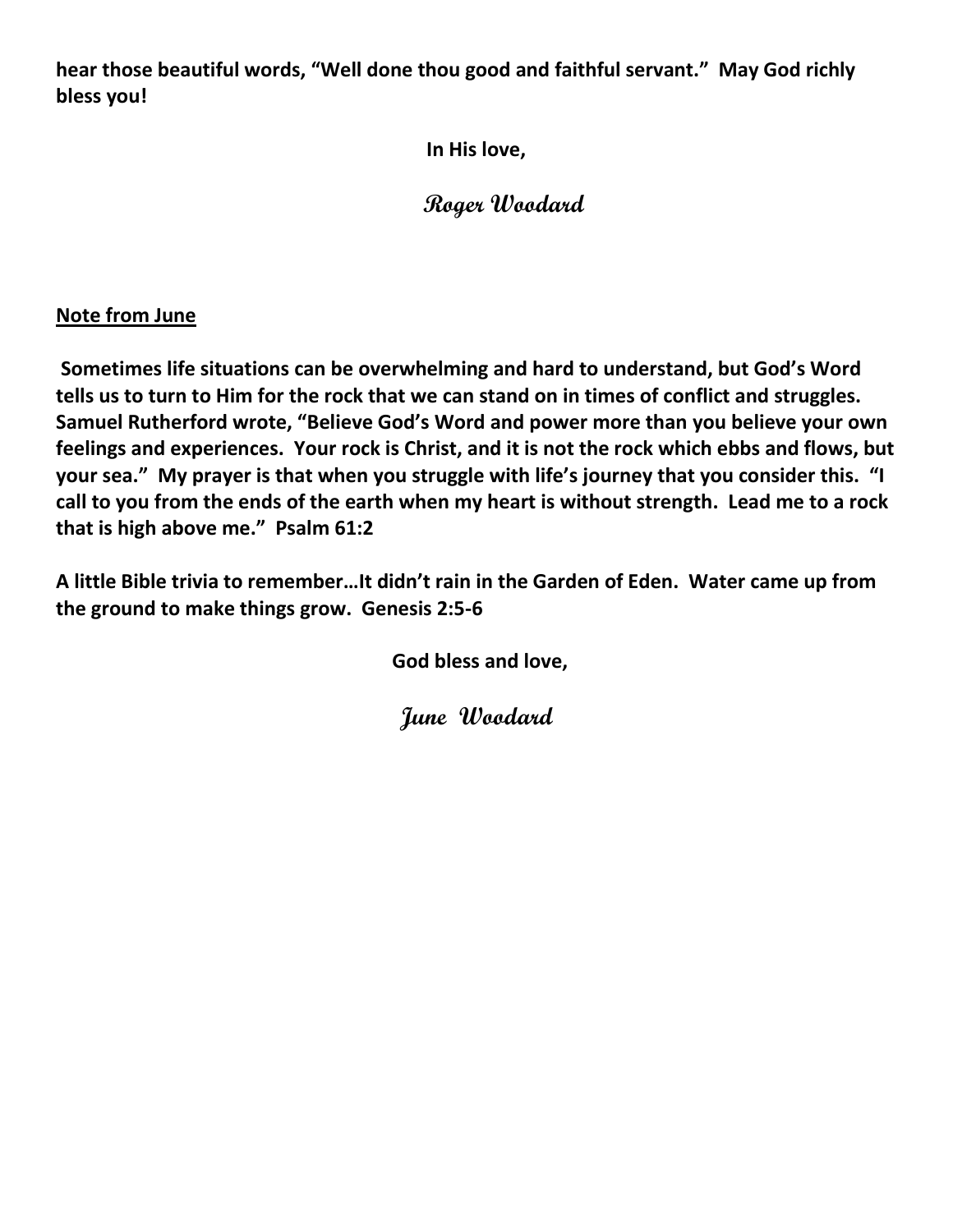# WELCOME, NEW MEMBERS!

**Norman Blake Moore, Jr. (251) 689-5959 or (251)344-2988 174 Ideal Avenue [nbmjr@bellsouth.net](mailto:nbmjr@bellsouth.net) Mobile, AL 36608**

**Annette Taylor (256) 287-2658 (no email) 7405 County Road 223 Hanceville, AL 35077**

**Carol Hinkle (256) 338-1881 or (256) 734-5600 1016 County Road 398 [Hinkle1@bellsouth.net](mailto:Hinkle1@bellsouth.net) Cullman, AL 35057**

**Diana M. Combs (501) 269-5935 129 Canoebrook Lane [dianamcombs@gmail.com](mailto:dianamcombs@gmail.com) Huntsville, AL 35806**

**Anderson, SC 29621**

**David Glenn and Patricia Ann Torbert (864) 934-7929 [gtorbert@bellsouth.net](mailto:gtorbert@bellsouth.net) 4004 Brackenberry Drive (864) 934-5473 [torbertp@bellsouth.net](mailto:torbertp@bellsouth.net)**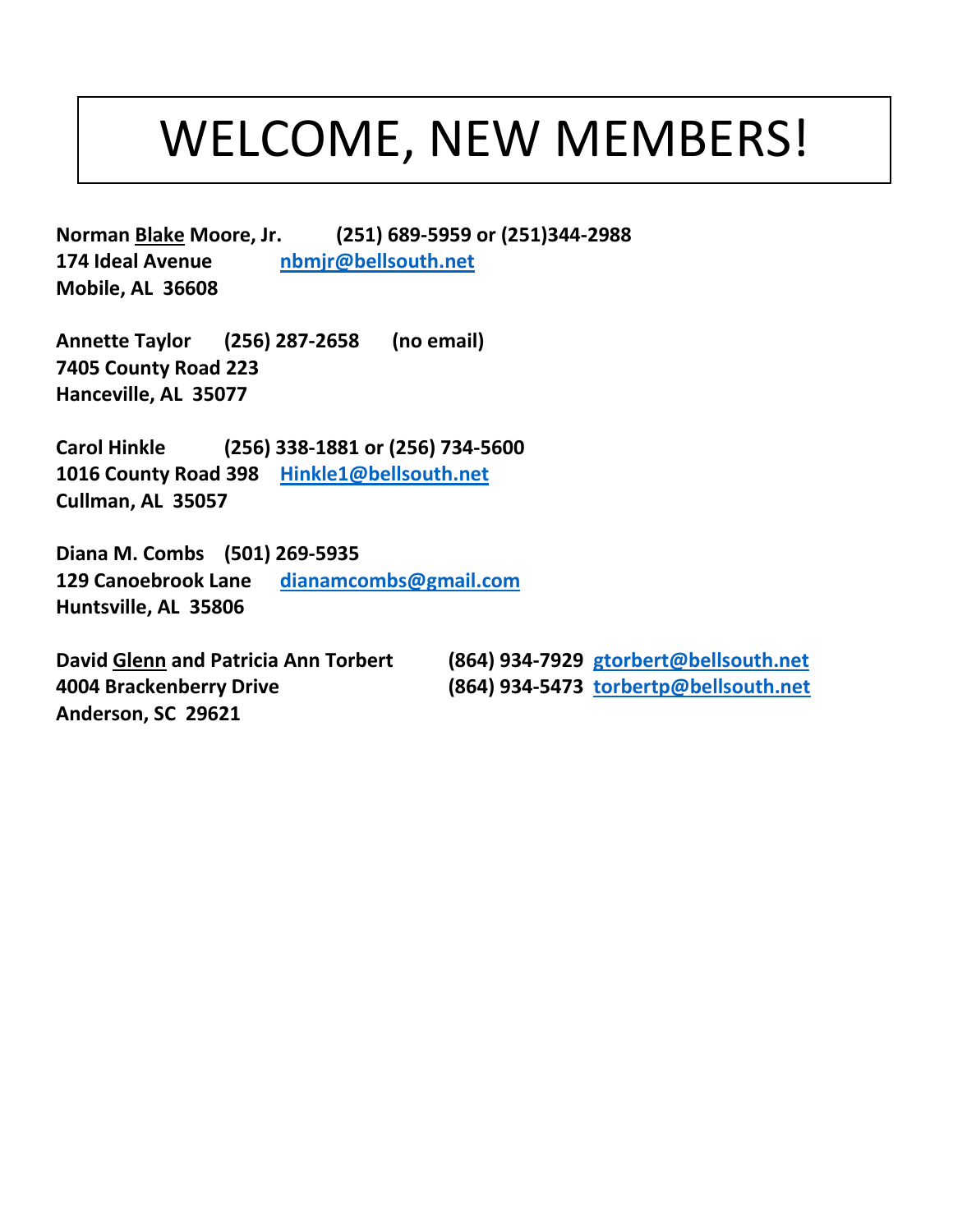## **PROJECT REPORTS**

## **CAMP BALDWIN – August 9-13, 2021 – Ken & Loretta Folmar, Project Leaders**

**Nine couples of Alabama Campers on Mission met for the change-over at the end of summer camp season. Bunk beds are dismantled and stored; carpets are cleaned of pounds and pounds of sand! Regular size beds are assembled to get ready for the adult retreats that take place in the fall and winter season. The weather was extremely hot as is always the case in August in Lower Alabama!**



**Lamar Folmar and Doug Morris are moving bed springs. Ron McMonagle (inside the trailer), Ken Folmar and a helper are moving furniture.**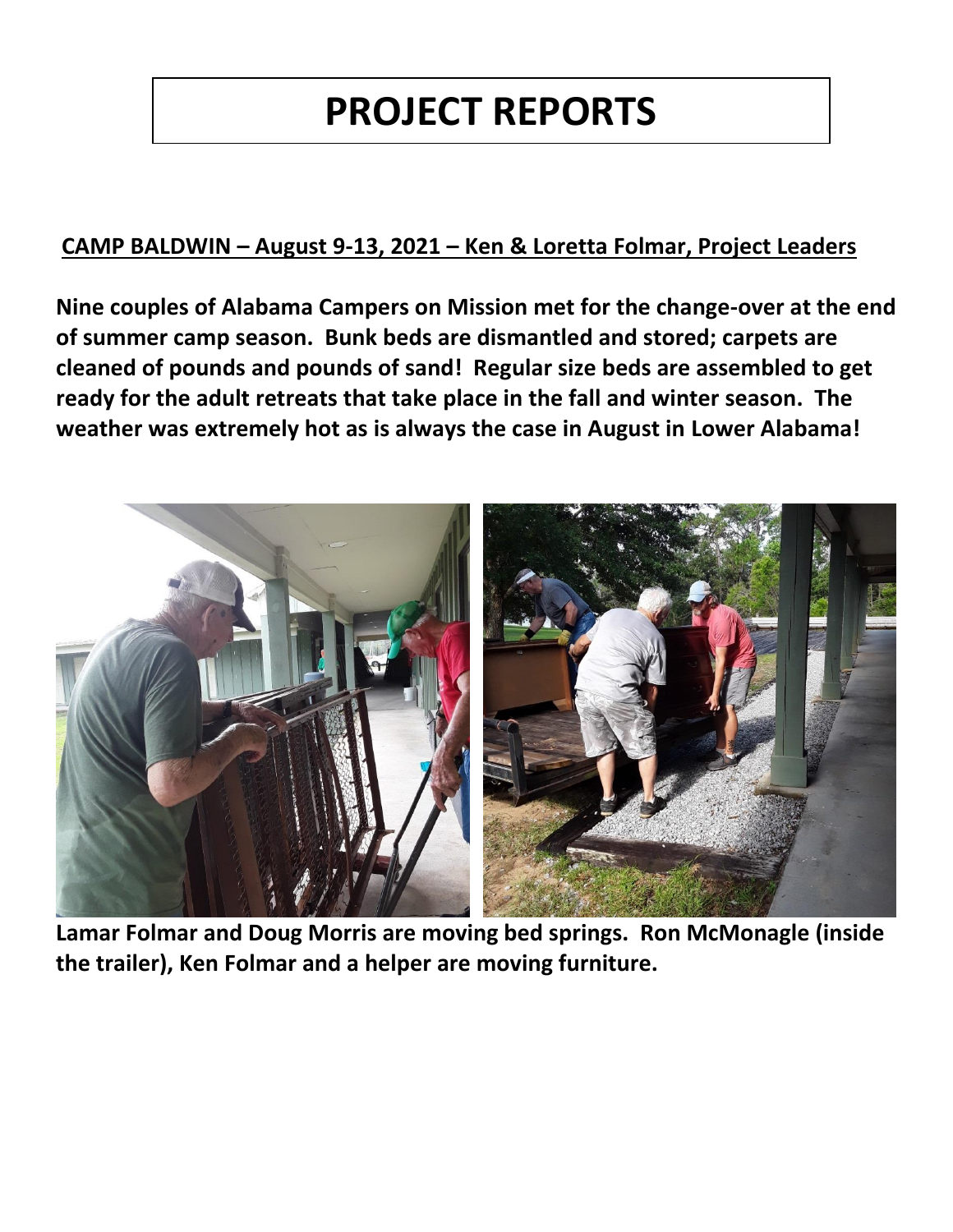

Greetings, Fellow Campers!

It is time to make plans for the ALCOM Christmas party. We will be meeting at Shocco Springs Baptist Conference Center in Talladega Friday, December 3rd.

We will have a business meeting at 4:00, to be followed by a social hour at 6:00 (bring any goodies you prefer for hors d'oeuvres). Dinner will be at 7:00. Menu consists of:

 Prime Rib Twice-baked potatoes Glazed baby carrots Asparagus Rolls Tea/coffee Choice of chocolate creme pie or bread pudding with raspberry sauce

…and I am delighted to report that the entertainment will be provided by the Zion Bluegrass Connection from Huntsville, Alabama. Many of you heard them at two of our previous rallies in Gadsden.

As most of you know, Shocco Springs has very nice hotel rooms available, and there will be breakfast provided for anyone who wants it. Cost for the banquet is \$18/per person; hotel rooms are \$25/per room (two double beds); breakfast is \$9/per person. A limited number of RV sites are available at a charge of \$27 per night, but we will need to check availability with Shocco and confirm with you.

Please complete the registration form below and mail with your check (payable to Alabama Campers on Mission) to arrive by Nov. 17 to:

Jeri Miller 228 Inverness Drive SW Huntsville, AL 35802

We will also be collecting gift cards for The Vineyard. Like several of our beloved organizations, The Vineyard has been struggling. Steve Tipton, manager of The Vineyard, is also on our ALCOM board. Cards from Walmart, Lowes, Home Depot, VISA, or MasterCard would be appreciated.

Looking forward to seeing everyone together again!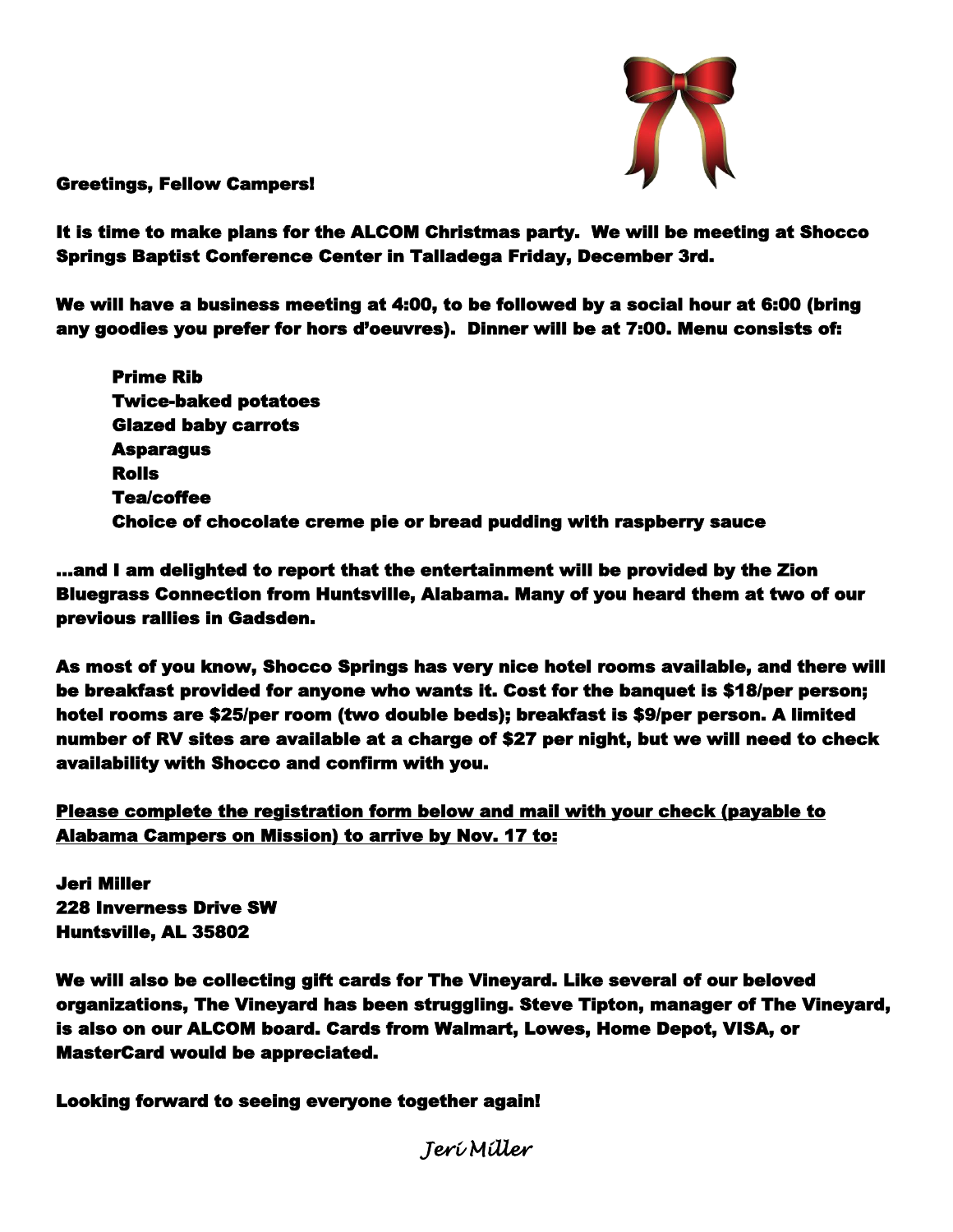

## ALABAMA CAMPERS ON MISSION Annual Christmas Party Registration

|                           | Dinner _______ (\$18 each)                                                                                                                             | <b>Total______________</b> |  |
|---------------------------|--------------------------------------------------------------------------------------------------------------------------------------------------------|----------------------------|--|
|                           | Breakfast ______ (\$9 each).                                                                                                                           | <b>Total_____________</b>  |  |
|                           | <b>Room</b> _______ (\$25/per room) Total____________                                                                                                  |                            |  |
| <b>Total for weekend:</b> |                                                                                                                                                        | <b>Total_____________</b>  |  |
|                           | Check #_____________                                                                                                                                   |                            |  |
|                           | RV Campsite (\$27 per night): yes ______ no_____                                                                                                       |                            |  |
|                           | (Limited number of sites; no assigned sites.) First come, first served. Site<br>availability will need to be checked with Shocco and confirmed to you. |                            |  |
|                           | <u>Make checks payable to Alabama Campers on Mission.</u>                                                                                              |                            |  |
|                           | <b>Mail to: Jeri Miller</b>                                                                                                                            |                            |  |
|                           | 220 Imperiase Brive GW                                                                                                                                 |                            |  |

 228 Inverness Drive SW Huntsville, AL 35802 (256) 527-2059

I need these reservations in hand by November 17, so please allow enough

time for mailing. Thanks!

*Jeri Miller* 

**ALABAMA CAMPERS ON MISSION PROJECT LIST AS OF 19 AUGUST 2021**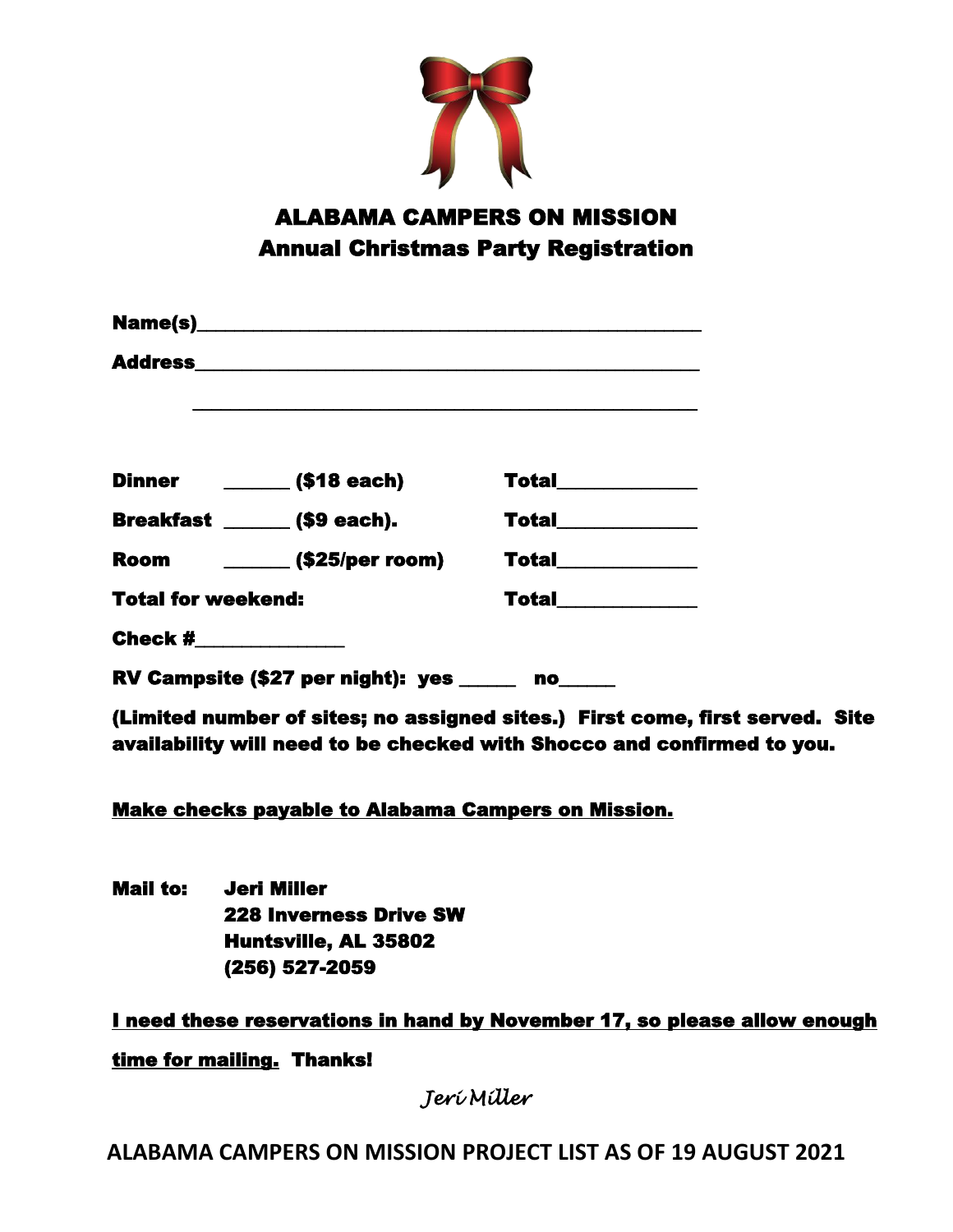*Must have Background Report on File before you can work on a project. (See Below)* 

#### Project changes in red.

(Sep 13-24, 2021) **Shocco Springs, Talladega, AL -** Building and grounds maintenance. Some new construction, help with laundry or office work. 18 campsites with full hook-up or apartments. Lunch and snacks provided. All slots are filled. For waiting list contact Danny Stevens (205-405-1718) or Vickie Stevens (205-405-6124 or email vickiestevens@centurytel.net)

(Oct 4-15, 2021) **Camp Baldwin, Elberta, AL.** Contact Ron McMonagle (334-477-2724 or ronald.mcmonagle@gmail.com)

(Oct 12-22, 2021) **Oneida Baptist Institute, Oneida, KY.** Christian boarding school for grades 6 to 12. Many international students. Plus grades K to 5 for locals and staff children. Maintenance and light construction, staff housing repair & upgrade, painting. Mr. Gritton, OBI president, promised much easier tasks than in 2019. Full hookups for 20+ rigs. 8+ apartments available. Contact Walt Miller (334-400-3095 or wbm3661@gmail.com)

(Oct 25-29, 2021) **Davis Creek Primitive Baptist, Speedwell, TN**. Church established 1797. Present building 1850. Remove wood siding, install insulation, replace siding. On way home from Oneida. Water & electric hookups. Dump station. Snacks & water provided. No meals. Capacity: 8-10 RVs. Signed up: 6 RVs. Contact Walt Miller (334-400-3095 or wbm3661@gmail.com)

#### (Nov 5-14, 2021) **National Peanut Festival, Dothan, AL.** Cancelled. Not enough volunteers

(Nov 5-14, 2021) **Dothan Outreach, Dothan, AL.** Concurrent with National Peanut Festival. Minister to the Fair workers in the morning feeding breakfast and sharing Christ, then in the community build handicap ramps or home repair. RV hookups behind Mt Gilead Baptist Ch. Water & electric provided. Pump grey & black water. Meal & snacks TBD. Need 6 rigs; 6 signed up. Contact Todd Morton (770-316-0416 or [morton071@aol.com\)](mailto:morton071@aol.com).

(Nov 7-20, 2021) **Common Thread Project, Titusville** (Birmingham). Renovate abandoned and rundown apartments so they can be used for crisis and refugee housing. Hanging/finishing sheetrock, painting, hanging cabinets, doors, trim. RV parking on asphalt. Water & electric provided. Pump grey & black water. No meals, some snacks. Need 6 skilled workers, possibly more. 3 signed up. Contact Tom Ray (334-850-1151, kbray49@gmail.com) or Bill Foster (334-646-0478, bjaf@teleclipse.net).

#### (Dec 2021, Jan and Feb 2022) **Camp Anderson, Marianna, FL** (Formerly Blue Springs).

General maintenance with three small construction jobs included. We welcome anyone who wishes to join us. Let us know when you want to come and how long you want to stay. There are twelve full hookup sites. Motel rooms are also available. They provide two meals a day. Contact Eugene Corley (334-341-3004, joycecorley@hotmail.com). If you wish to come at another time contact William Bloodworth at 770-598-6896.